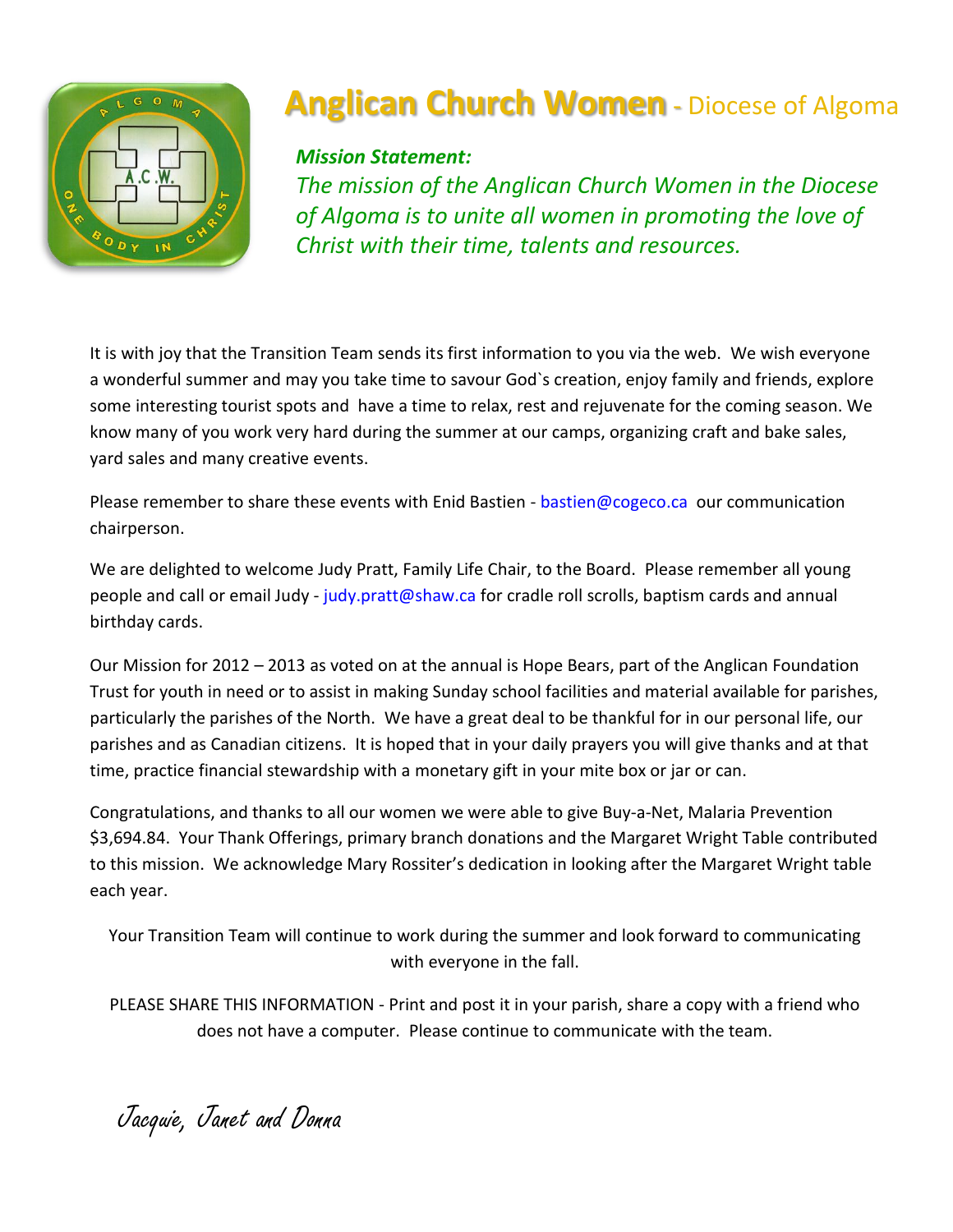### **Diocese of Algoma Anglican Church Women's Transition Team**

### **First Communiqué**

The team met in Huntsville June  $20<sup>th</sup>$  and  $21<sup>st</sup>$  and discussed our roles: – How we got here - Why we are here - What we are to do.

This is a time of discernment for the team, the board and the membership and communication will be important between each stakeholder.

At the September 2011 Diocesan ACW Board meeting, the Deanery of Sudbury-Manitoulin advised the members that they might be unable to provide a Diocesan Executive for May 2012. This was confirmed by Sudbury-Manitoulin in November 2011. In accordance with our Constitution, Section 4: Item e, the deanery presidents along with the past president as chair, formed the nominating committee to fill these positions. Each deanery president was responsible for seeking women of leadership.

When we arrived at the Annual in May, we did not have a Diocesan Executive in place to take over from the outgoing Executive. Only one nomination, Janet Pike, had been received as of the May 14<sup>th</sup> Diocesan Board meeting. At the special Board meeting on May 15<sup>th</sup>, when there were no further names put forward, the following motion was made:

Moved by Verlie Toman - Seconded by Barbara Williams

 That a transition team made up of Jacquie Howell, Donna Oliver and Janet Pike, be appointed for a term of one year to review our constitution and present an Executive by January  $1<sup>st</sup>$ , 2013 who would be installed at the Annual meeting in May 2013. Carried unanimously

Following the very successful Annual including an intensive workshop, the Transition Team decided to distribute the questionnaire from that workshop to the Board and membership contact list.

Thank you for the overwhelming number of thought-filled responses to the questionnaire. We have read all of them but cannot possibly send individual replies. The suggestions and recommendations put forth will be helpful to us as we move forward with the task we have been given.

In addition to our Huntsville meeting, the team conferenced by Skype on Friday, June 15<sup>th</sup>. We also teleconferenced with our Chaplain, the Venerable Anne on June  $20<sup>th</sup>$ . We will be communicating with you for your input through the ACW newsletter, Deanery Presidents, membership contact list, and Diocesan website as we proceed.

Let us keep in mind that we are a Christian Family and our purpose "is to unite all Diocesan Anglican women in fellowship of worship, mission and study to deepen their devotion to God and lead them in Christian service..."

With our deepest love and respect,

Your Transition Team - *Janet, Jacquie, and Donna* 

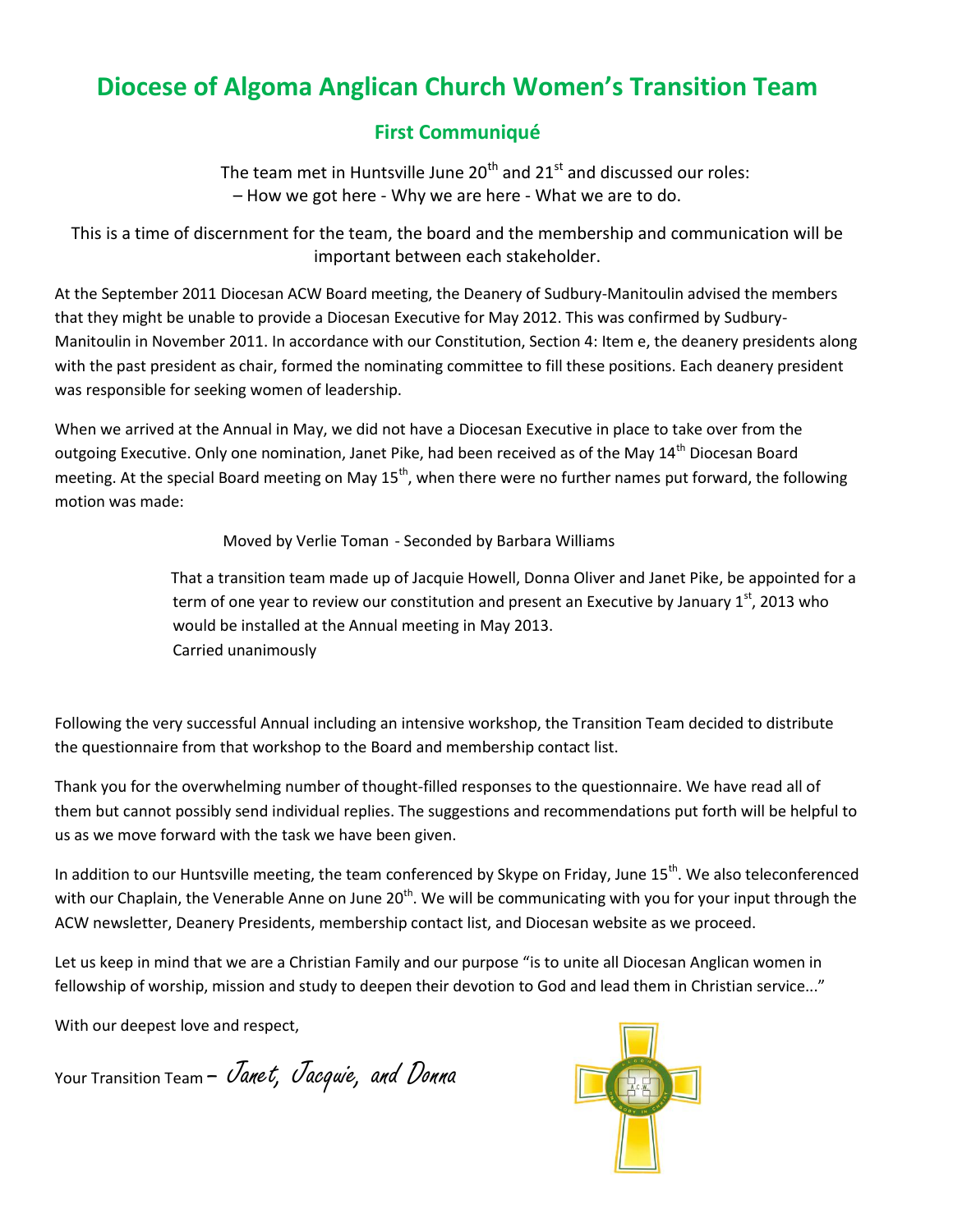

## ACW Chaplain's Message to the women of Algoma Summer 2012

My dear friends in the ACW,

It was good to see so many of you at the Annual Meeting in North Bay this May and I would like to thank the women of Temiskaming Deanery for organising such a wonderful event for us. I would also like to thank Bishop Stephen and Fawna for their presence with us and to the local clergy for their leadership during the opening and closing services of worship. Thank you too, to the members of the Past Diocesan Executive Committee from the Muskokas, whose term ended at this Annual.

I left that meeting though, with the sense that there was a great deal of confusion and uncertainty amongst many of our women as to what was happening with the Diocesan Executive Committee in the coming year. I received a few messages from women who thought that I was no longer the ACW Chaplain. I hope that this confusion has now been dispelled and that you understand that I remain your Chaplain for this year.

There is still a functioning Diocesan Board consisting of the Bishop and Fawna Andrews, the five Deanery Presidents, the Social Action, Family Life and Communications Chairs, as well as the Transitional Team members -Jacquie Howell, Donna Oliver and Janet Pike. They will be guiding us through this year as we discern the 'what next' for our Diocesan Executive. The Transitional Team were given the mandate to propose changes to the ACW Constitution that would give us permission to change the structure of the Executive Committee. I ask you to pray for the whole of the Board during this year of transition, that God will grant them courage, wisdom, and humility in everything they do.

It is my hope that there will be a great deal of consultation between the Transitional Team and the other members of the Board so that everyone is clear of what is happening at each step along the way. Transparency in all things is key to effective leadership. Those changes will be presented to the membership and voted on by all of us at the 2013 Annual Meeting in Muskoka. It will be an important Annual meeting.

It has been, and continues to be, a great blessing to serve as the ACW Chaplain. In the coming year though, I will also be prayerfully considering what God might be asking of me after the Annual in 2013. By then I will have been in this position for over 12 years and perhaps it will be time for a change – for both of us.

While the important work of discernment at the Diocesan Executive level continues this year I urge all the deaneries and parish branches of ACW to continue with the ministries to which God has called you. It never ceases to amaze me when I hear and read of the variety of activities that you are involved with in your deaneries and parishes. There are so many wonderful things happening everywhere and it is a source of great encouragement to me to know how important your sense of mission is. Keep up this great work and remember the words of Mother Teresa when she said: "We can do no great things, only small things with great love." The LOVE part is the really important bit!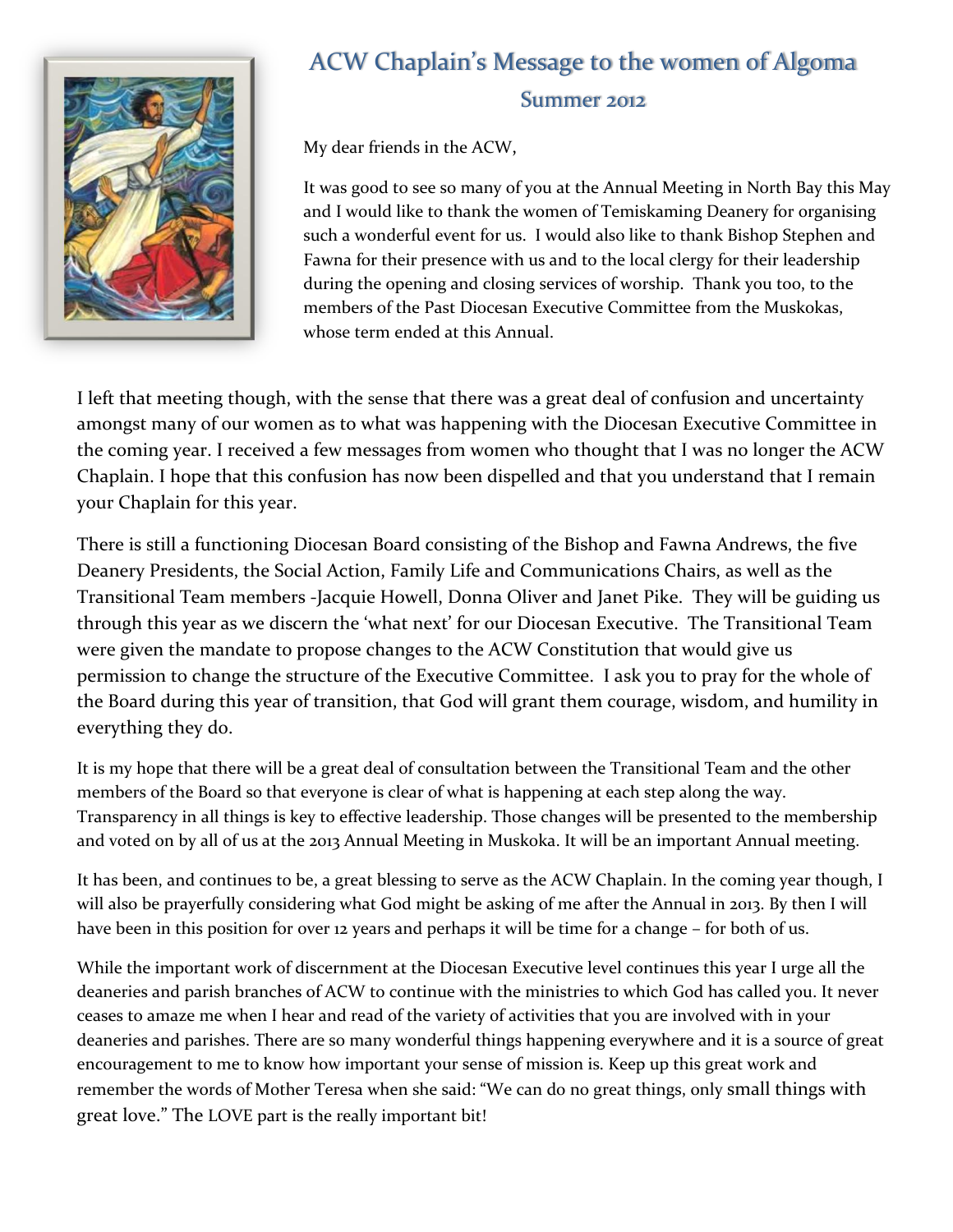I would like to close with a few thoughts on the Gospel passage illustrated above. It's from Mark 4: 35-41 – Jesus calming the storm. Please do take a few moments to read it.

Fear is the visceral response of Jesus' terrified disciples in a frail storm tossed boat and it resonates both in our individual and corporate life as Christians. We are often afraid of the 'wind and the waves' that crash around us in our lives, our churches, our ACW groups, and even our cities (this is written two days after the Elliot Lake tragedy). Although we try to be faithful in our Christian lives and witness, like the disciples, we are often overcome with fear. Many of you might be feeling this right now as you think about changes to the ACW's Constitution. Our own efforts seem so fragile against the enormity of what lies ahead.

When you read the text you will notice that when Jesus wakes from his sleep he doesn't say to the disciples ;"You have nothing to be afraid of." Of course Jesus recognises that the storm on that Galilean Sea, like the storms in our lives, are very real and fearsome things. Whether our fears are related to our personal circumstances or the future of our churches and ACW groups there is in this world a great deal to be afraid of.

What does Jesus say? He turns to those he loves and says, "Why are you afraid? Have you still no faith?" If, in the midst of all the storms in our lives, as those disciples did, we can turn to Jesus in faith, the storms will never have power over us. Jesus will calm our fears. You see, God is far mightier than any of the fearsome things that might come our way, and they should never have the last word. Time and time again in the Scriptures those reassuring words, "Do not be afraid" can be heard high above every storm in the Gospel. Not because there is nothing to be afraid of, but because in the midst of the storm, God is there with us.

As we begin this year of discernment and growing together in our faith, let us trust in the God of the storm who journeys alongside us and says to each of us this day:

"Do not be afraid. I am always with you."

With every blessing for a wonderful summer.

If you wish to email me at any time I can be reached at [germond@persona.ca](mailto:germond@persona.ca)

I remain, Your ACW Diocesan Chaplain,

Anne

## **Prayer for Unity**

Lord Jesus Christ, you said to your apostles, "Peace I give to you; my own peace I leave with you." Regard not our sins, but the faith of your Church, and give to us the peace and unity of that heavenly city, where with the Father and the Holy Spirit you live and reign, now and forever. Amen (BAS)